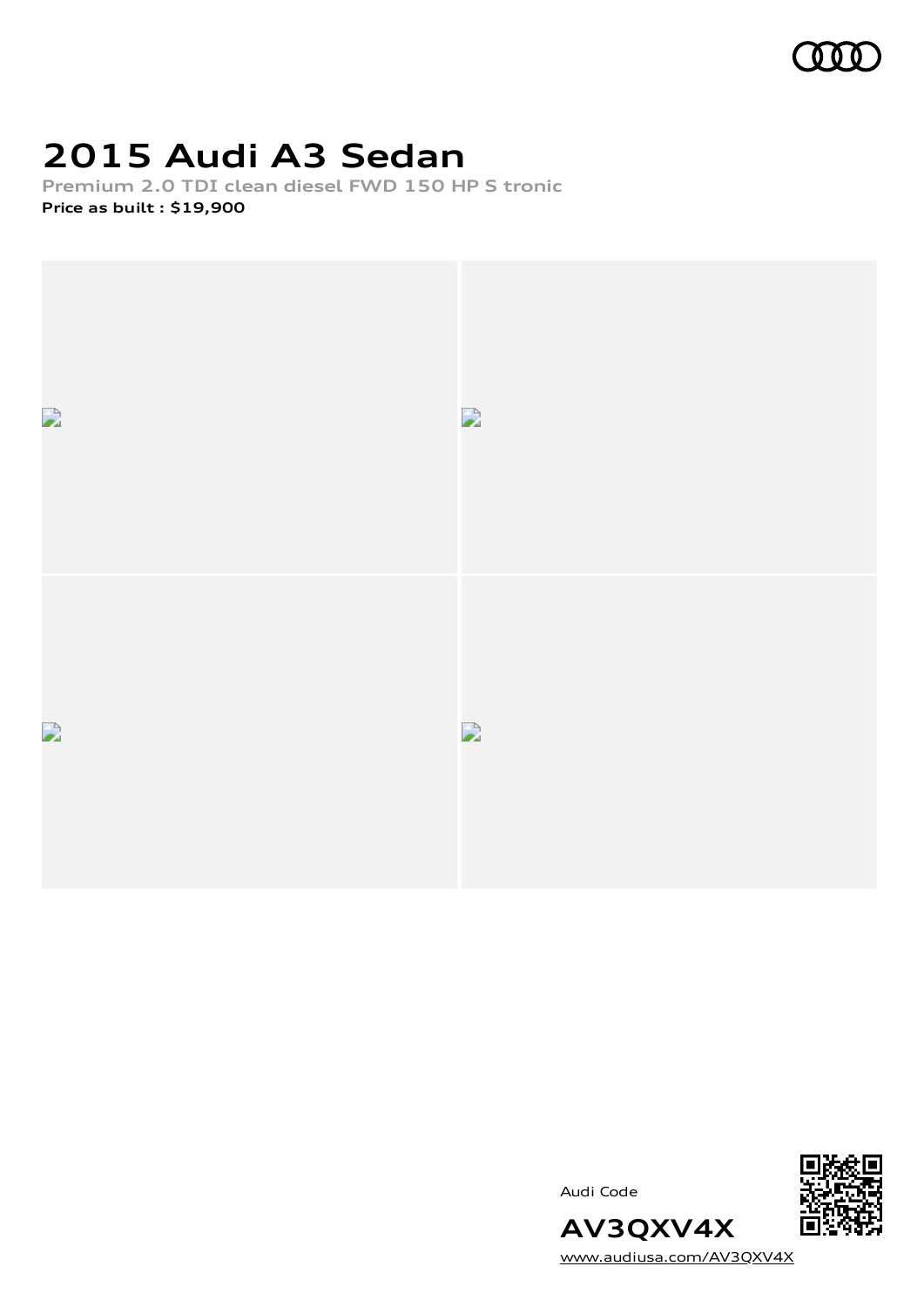## **Summary**

### **Audi 2015 Audi A3 Sedan**

Premium 2.0 TDI clean diesel FWD 150 HP S tronic

**Price as buil[t](#page-9-0)** \$19,900

#### **Exterior colour**

Glacier White metallic

### $\overline{\phantom{a}}$

#### **Further Information**

|                 | N٥           |  |
|-----------------|--------------|--|
| Mileage         | 67,280 miles |  |
| Type of vehicle | Used car     |  |

**Interior colour**

### **Technical Specifications**

| Engine type                  | Four-cylinder                                 |
|------------------------------|-----------------------------------------------|
| stroke                       | Displacement/Bore and 1,968/81.0 x 95.5 cc/mm |
| Max. output                  | 110 (150)/3500-4000 HP                        |
| Torque                       | 236 @ 1,750-3,000 lb-ft@rpm                   |
| Top track speed              | 130 mph mph                                   |
| Acceleration (0 - 60<br>mph) | 8.1 seconds seconds                           |
| Recommended fuel             | Diesel                                        |

#### **Audi Code** AV3QXV4X

**Warranty**

**Your configuration on www.audiusa.com** [www.audiusa.com/AV3QXV4X](https://www.audiusa.com/AV3QXV4X)

**Commission number** 3161ff650a0e09af44c3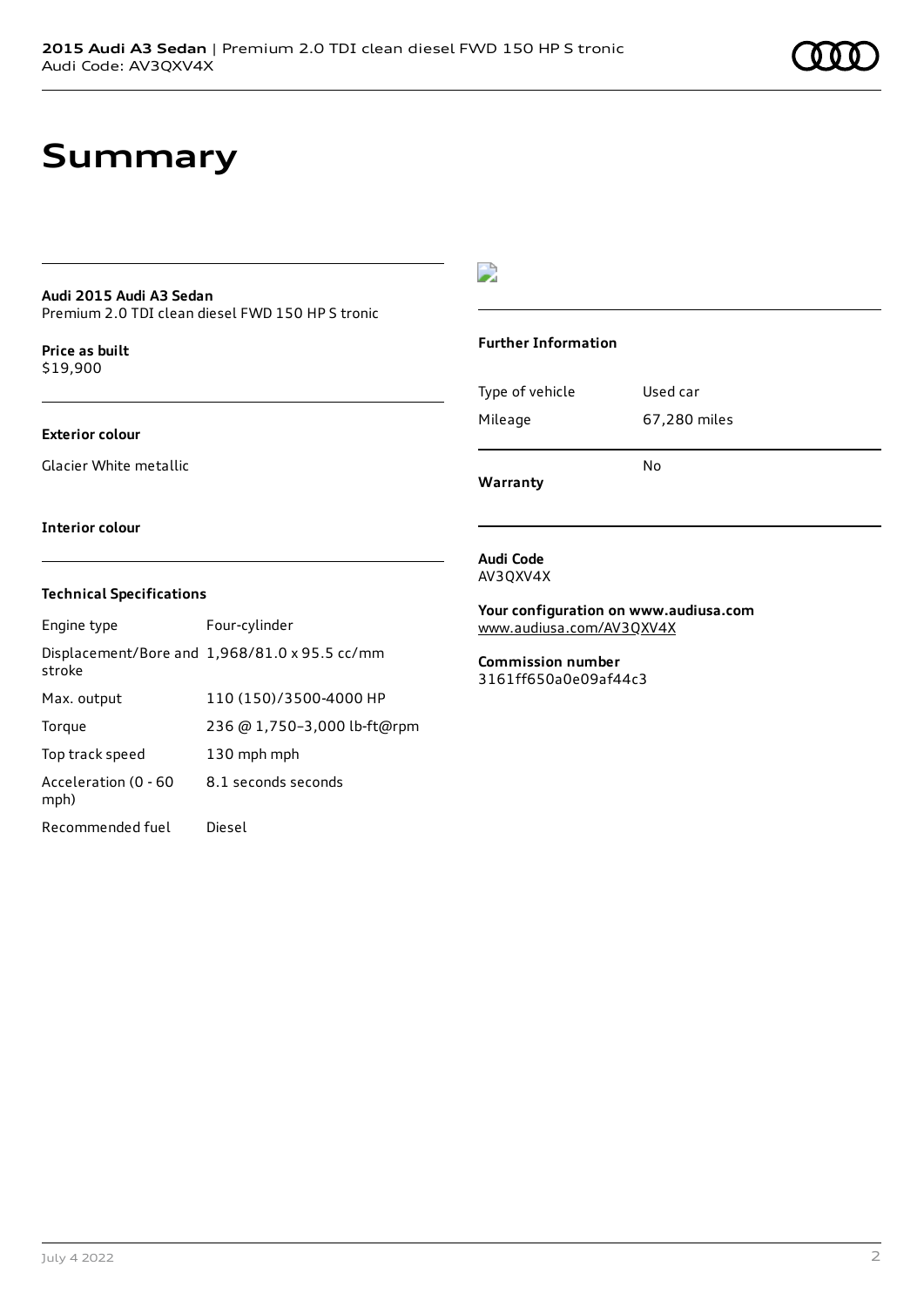# **Equipment**

Glacier White metallic

Sport suspension

18" Audi Sport® 10-spoke design wheels with 225/40 allseason tires

Driver Assistance package

Audi parking system with rear view camera

Audi music interface with Lightning adapter cable

Rear view camera

Audi side assist









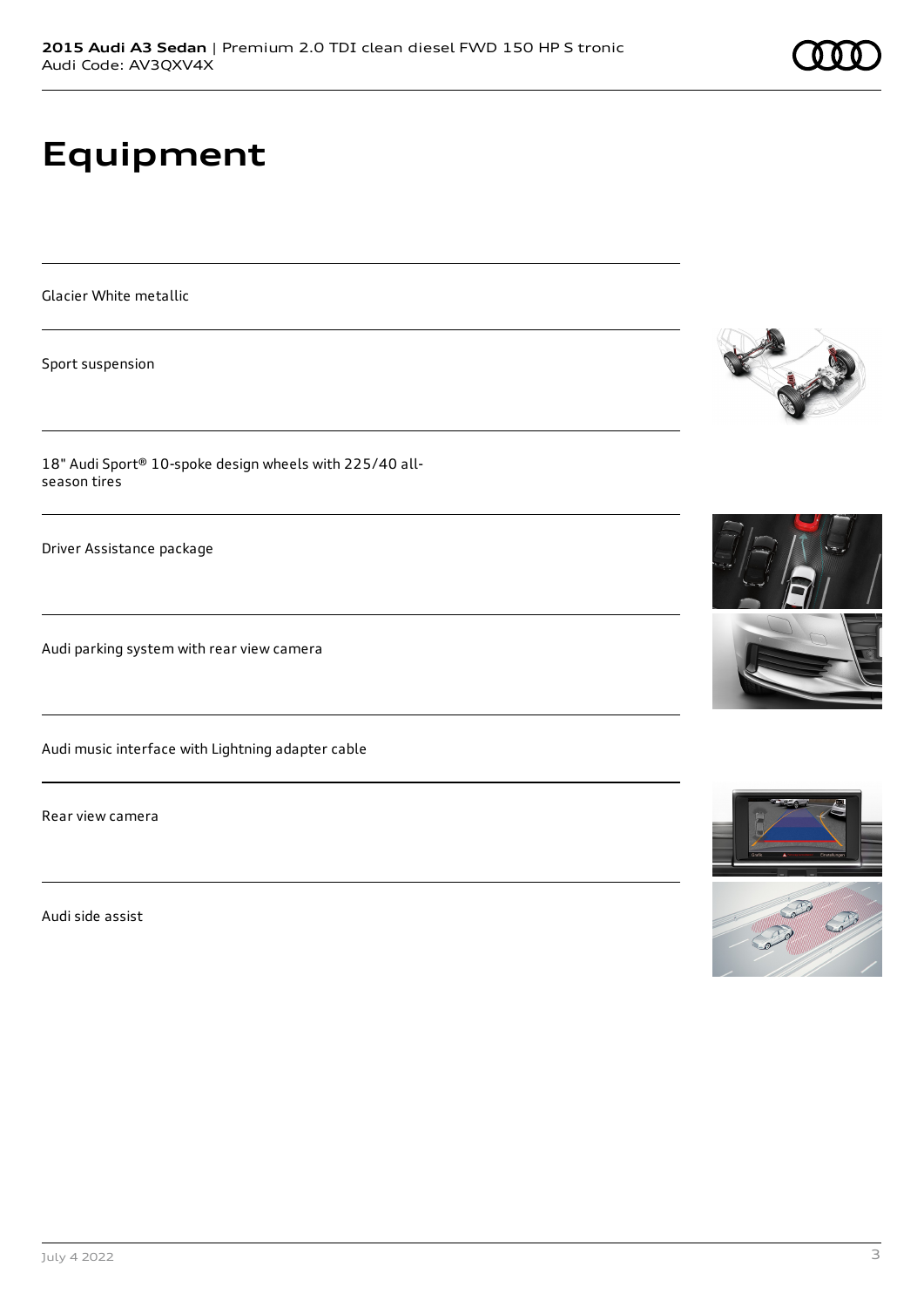# **Standard features**

### **Safety and Security**

| 4UB   | Driver and front-passenger advanced airbags                                       |
|-------|-----------------------------------------------------------------------------------|
| 1 AT  | Electronic stabilisation control (ESC)                                            |
| UH1   | Electromechanical parking brake                                                   |
| 8T2   | Cruise control with coast, resume and<br>accelerate features                      |
| 4H3   | Manual child lock                                                                 |
| 1 N 3 | Electromechanical power steering                                                  |
| 7K6   | Tire-pressure monitoring system                                                   |
| 4X3   | Side airbags at front and head airbag system                                      |
| 8N6   | Light / rain sensor                                                               |
| 412   | Power central locking system with safety<br>unlock feature if airbags deploy      |
| 3B7   | ISOFIX child seat mounting and Top Tether<br>anchorage point for outer rear seats |
|       |                                                                                   |

| <b>Interior</b> |                                                           |
|-----------------|-----------------------------------------------------------|
| 3FB             | Panoramic glass roof                                      |
| 7M <sub>0</sub> | Plastic door sill trims                                   |
| 6N)             | Light cloth headliner                                     |
| 9AK             | Dual-zone automatic climate control                       |
| 4L2             | Interior rear-view mirror with manual dipping<br>function |
| QQ5             | With additional lights (interior lighting)                |
| 1XW             | Three-spoke multifunction steering wheel                  |
| 6E3             | Front center armrest                                      |
| 7F <sub>9</sub> | Leather gearshift knob                                    |
| 3 <sub>NU</sub> | Load-through facility                                     |
| 7HA             | Cloth interior on doors                                   |
| N4M             | Leather seating surfaces                                  |
| 5MA             | Micrometallic Silver inlays                               |

#### **Exterior**

| <b>Exterior mirrors</b>                           |
|---------------------------------------------------|
| Tool kit and jack                                 |
| Xenon plus headlights                             |
| Automatic headlight leveling                      |
| Rear fog lights                                   |
| 18" 225/40 all-season tires                       |
| LED taillights                                    |
| Side and rear windows in heat-insulating<br>glass |
|                                                   |

### 4ZE Black moldings

#### **Infotainment and Driver Assistance**

| Audi pre sense <sup>®</sup> basic                                          |
|----------------------------------------------------------------------------|
| Audi sound system                                                          |
| Monochrome driver information system                                       |
| MMI® radio                                                                 |
| SiriusXM® Satellite Radio                                                  |
| Bluetooth <sup>®</sup> wireless technology preparation<br>for mobile phone |
|                                                                            |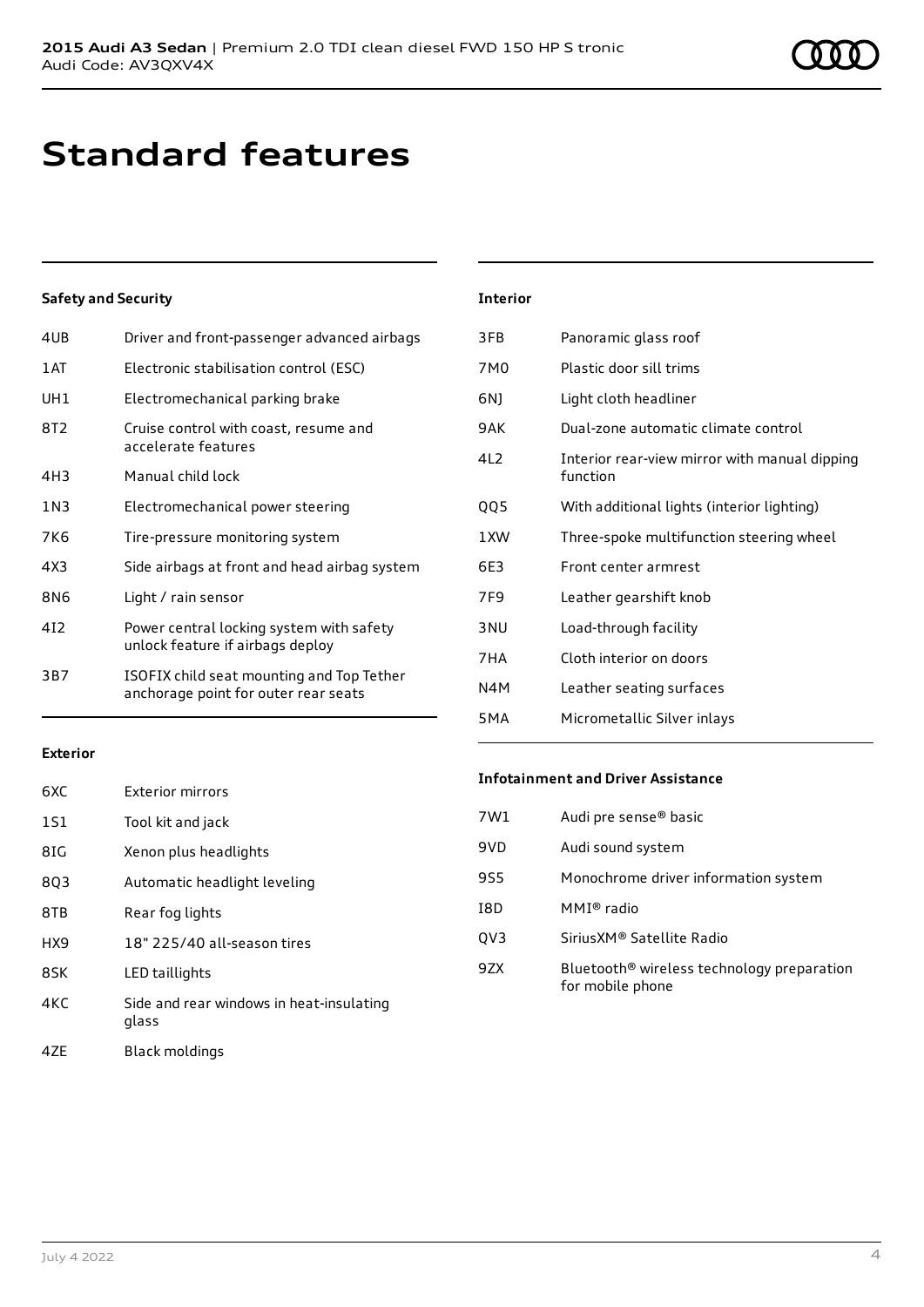# **Dealer remarks**

## OPTION PACKAGES

DRIVER ASSISTANCE PACKAGE Audi Parking System Plus w/Rearview Camera Audi Side Assist SPORT SUSPENSION

## KEY FEATURES INCLUDE

2.0L I4 TDI Diesel Turbocharged DOHC 16V ULEV II 150hp/ 236lb ft, 6 speed S tronic automatic transmission, front wheel drive, Front dual zone A/C, Power driver seat, Power steering, Power windows, Remote keyless entry, Steering wheel mounted audio controls, 4 wheel independent suspension, Speed-sensing steering, Traction control, Power moonroof, Brake assist, Delay-off headlights, Xenon plus, Turn signal indicator mirrors, Illuminated entry, Telescoping steering wheel, Tilt steering wheel, Rain sensing wipers, Speed-Sensitive Wipers

## CARFAX AND WARRANTY DETAILS

[Vehicle](https://www.carfax.com/VehicleHistory/p/Report.cfx?partner=DLR_3&vin=WAUAJGFF0F1071558) History Report

### WHY AUDI CONCORD

We are conveniently located in the East Bay a short drive from most Bay Area Cities. We are the highest rated Audi Dealership on [Yelp](https://www.yelp.com/biz/audi-concord-concord) and a recipient of multiple Audi Magna Elite Society [Awards](https://www.audiconcord.com/magna-society-award.htm) We have one of the Bay Area's largest selections of [new](https://www.audiconcord.com/new-inventory/index.htm) and [pre-owned](https://www.audiconcord.com/used-inventory/index.htm) luxury Audi inventories. Audi Concord is here to serve all your Audi Sales, Service, Parts and Collision needs in the the Bay Area. We know that you have high expectations so allow us the opportunity to exceed them and demonstrate our commitment to excellence. We look forward to serving you!

### Disclaimer

Tax, Title and Tags and other applicable fees are not included in vehicle prices shown and must be paid by the purchaser. Horsepower calculations based on trim engine configuration. Fuel economy calculations based on original manufacturer data for trim engine configuration. While great effort is made to ensure the accuracy of the information on this site, errors do occur so please verify information with our customer service representatives. This is easily done by calling us at (925)-771-2888 or by visiting us at the dealership (click here for [directions\).](https://www.audiconcord.com/dealership/directions.htm)

"Audi Concord only sells vehicles in the state of California."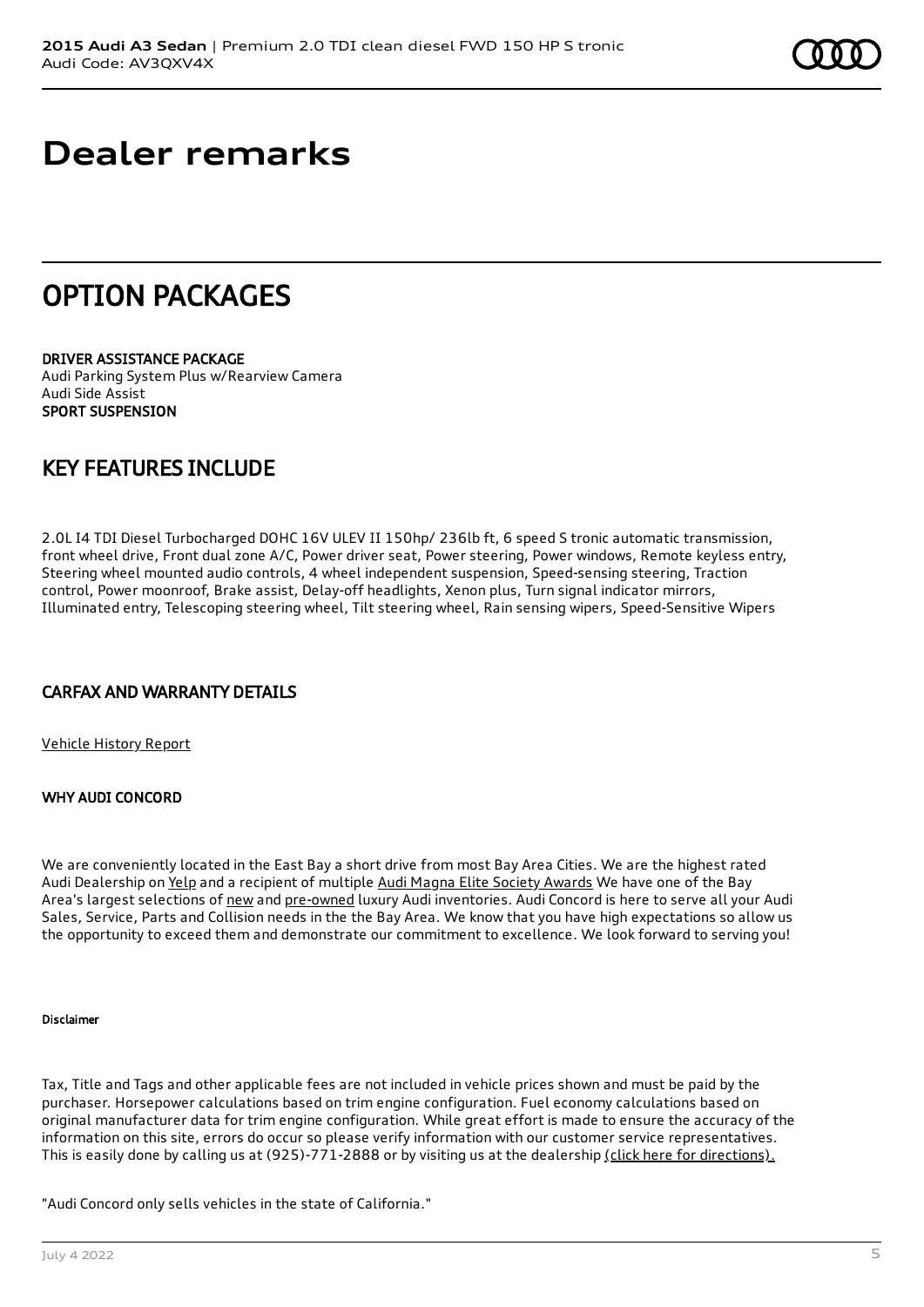## **Technical Specifications**

#### July 4 2022 6

## **Engineering | Performance**

| Engine type                                | Four-cylinder                                 |
|--------------------------------------------|-----------------------------------------------|
| Acceleration (0 - 60<br>mph)               | 8.1 seconds seconds                           |
| Max. output                                | 110 (150)/3500-4000 HP                        |
| Engine block                               | Cast-iron                                     |
| Induction/fuel injection Turbocharged/TDI® |                                               |
| Cylinder head                              | Aluminum-alloy                                |
| Horsepower                                 | 150 @ 3,500-4,000 @ rpm                       |
| stroke                                     | Displacement/Bore and 1,968/81.0 x 95.5 cc/mm |
| Top track speed                            | 130 mph mph                                   |
| Torque                                     | 236 @ 1,750-3,000 lb-ft@rpm                   |
| Valvetrain                                 | 16-valve DOHC                                 |

### **Transmission | Drivetrain**

| Gear ratios: 6th         | 0.622                                                                                            |
|--------------------------|--------------------------------------------------------------------------------------------------|
| Gear ratios: Final Drive | 4.375 / 3.333                                                                                    |
| Gear ratios: 4th         | 0.756                                                                                            |
| Transmission             | S tronic <sup>®</sup> six-speed dual-clutch<br>automatic transmission with front-<br>wheel drive |
| Gear ratios: 5th         | 0.763                                                                                            |
| Gear ratios: 2nd         | 1.905                                                                                            |
| Gear ratios: 3rd         | 1.125                                                                                            |
| Gear ratios: Reverse     | 3.987                                                                                            |
| Gear ratios: 1st         | 3.462                                                                                            |

| <b>Steering</b>                    |                                                                                                           |
|------------------------------------|-----------------------------------------------------------------------------------------------------------|
| Steering type                      | Electromechanical power steering<br>system                                                                |
| Turning diameter, curb-<br>to-curb | 36.1 ft                                                                                                   |
| Steering ratio                     | 15.3:1                                                                                                    |
| Suspension                         |                                                                                                           |
| Front axle                         | MacPherson strut front suspension                                                                         |
| Rear axle                          | Torsion-beam rear suspension                                                                              |
| <b>Brakes</b>                      |                                                                                                           |
| <b>Front brakes</b>                | 11.3 (ventilated disc) in                                                                                 |
| Rear brakes                        | 10.7 (solid disc) in                                                                                      |
| <b>Body</b>                        |                                                                                                           |
| Material                           | ultra® lightweight technology-<br>fully galvanized steel unibody with<br>aluminum hood and front subframe |
| Corrosion protection               | Multistep anti-corrosion protection                                                                       |
| <b>Warranty   Maintenance</b>      |                                                                                                           |
| Warranty                           | 4-Year/50,000 mile new vehicle<br>limited warranty                                                        |
| Maintenance                        | 12-Month/5,000 mile (whichever<br>occurs first) NO CHARGE first                                           |

scheduled maintenance



## **(1/2)**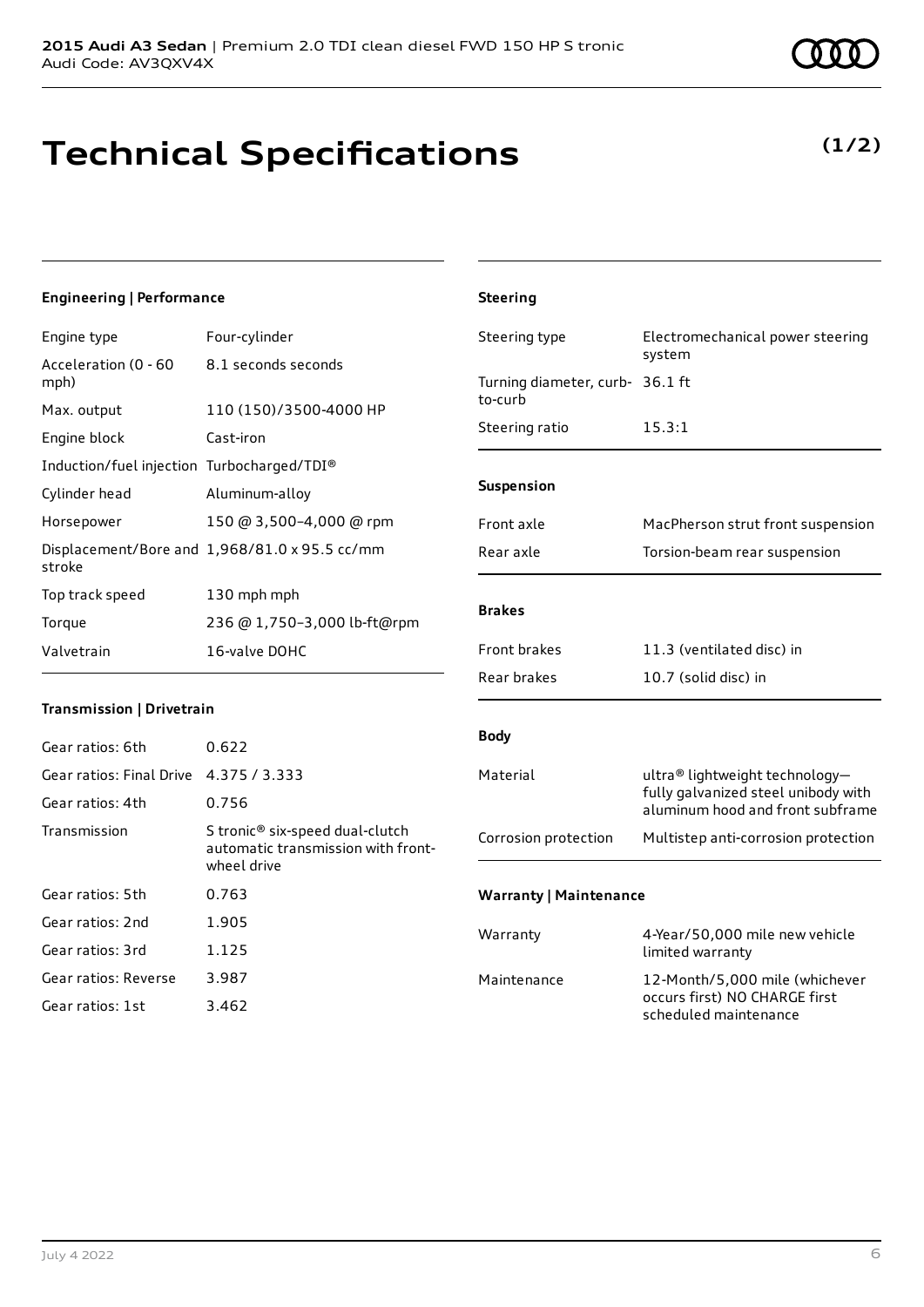## **Technical Specifications**

#### **Exterior Measurements**

| Height                        | 55.7 in   |
|-------------------------------|-----------|
| Length                        | 175.4 in  |
| Wheelbase                     | 103.8 in  |
| Drag coefficient              | $0.30$ Cw |
| Overall width with<br>mirrors | 77.2 in   |
| Track rear                    | 60.1 in   |
| <b>Track front</b>            | 61.2 in   |
| Curb weight                   | 3.241 lb  |

### **Interior measurements**

| Seating capacity                          | 5                 |
|-------------------------------------------|-------------------|
| Shoulder room, rear                       | 53.0 in           |
| Head room with front<br>sunroof           | $36.5$ in         |
| Leg room, rear                            | $35.1$ in         |
| Shoulder room, front                      | 54.8 in           |
| Head room with rear<br>sunroof            | $36.1$ in         |
| Leg room, front                           | 41.2 in           |
| Cargo volume, rear<br>seatbacks up/folded | 12.3 cu ft, cu ft |

### **(2/2)**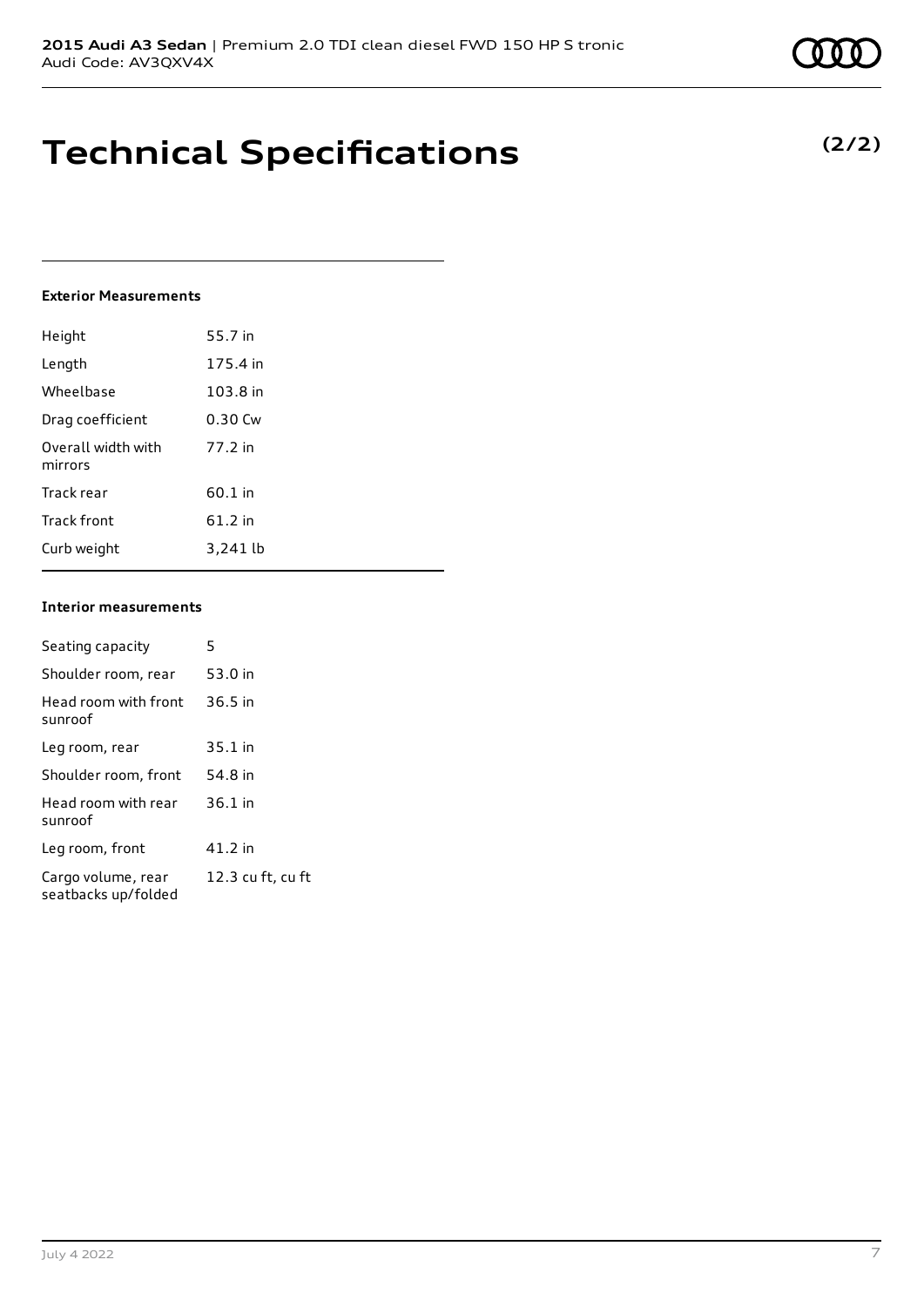## **Consumption- and emission**

### **Consumption by NEDC**

| urban       | $31$ mpg |
|-------------|----------|
| extra-urban | 43 mpg   |
| combined    | 36 mpg   |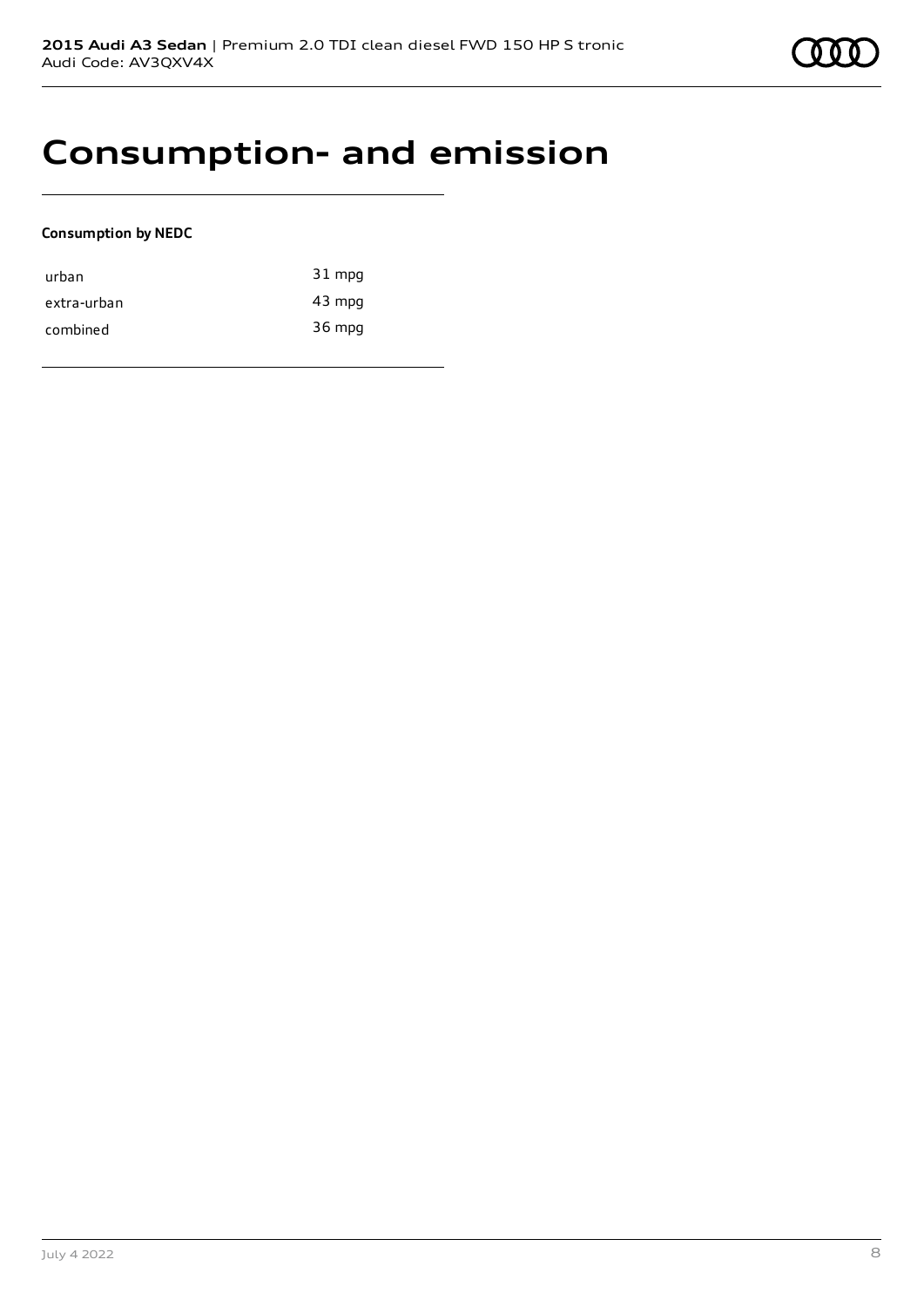

## **Contact**

Dealer **Audi Concord**

1300 Concord Ave 94520 Concord CA

Phone: 9257712888 FAX: 9257712828

www: [https://www.audiconcord.com](https://www.audiconcord.com/)